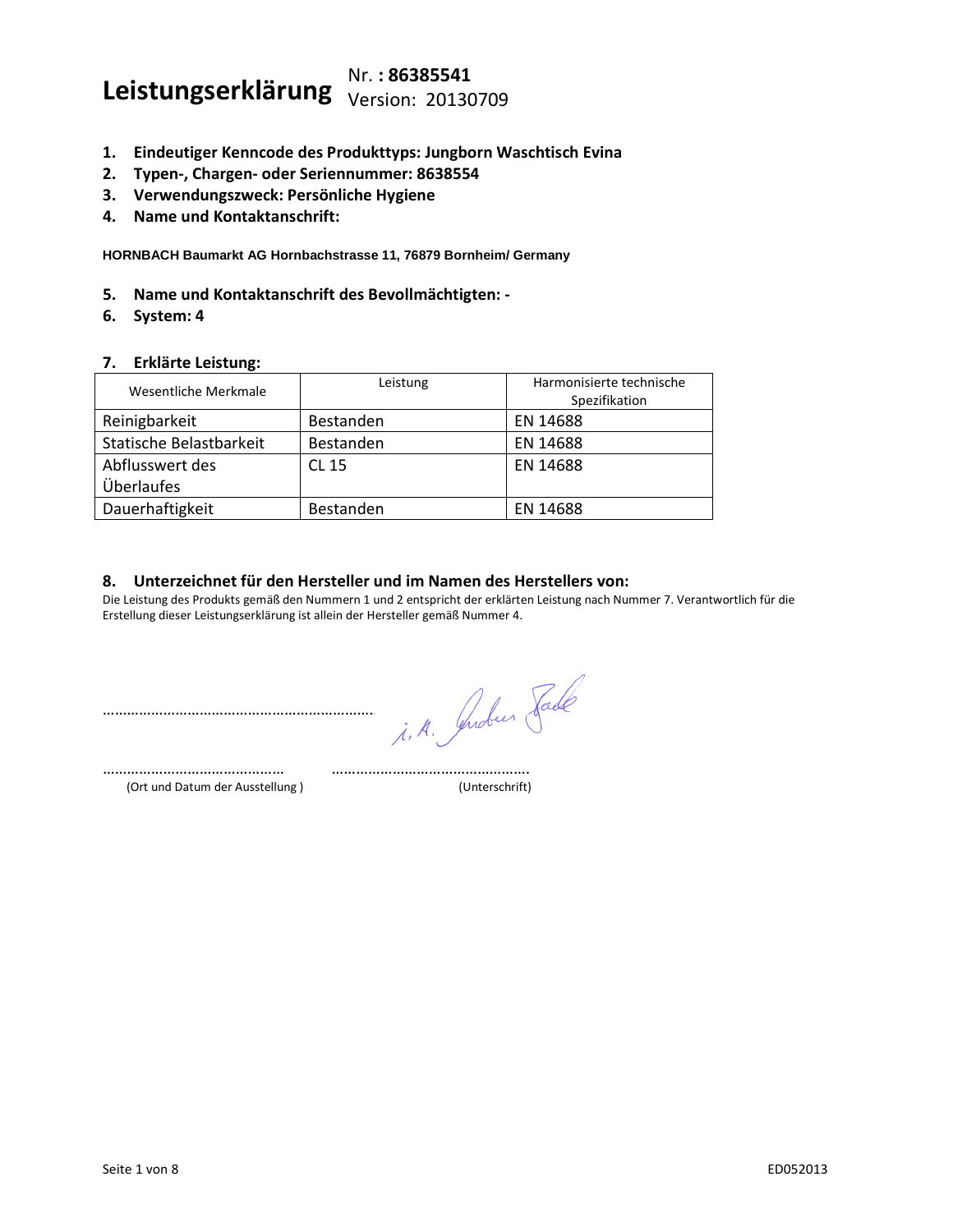| Declaration of | Nr.: 86385541     |
|----------------|-------------------|
| Performance    | Version: 20130709 |

- **9. Unique identification code of the product-type: Jungborn wash basin Evina**
- **10. Type, batch or serial number: 8638554**
- **11. Intended use: personal hygiene**
- **12. Name and contact address:**

**HORNBACH Baumarkt AG Hornbachstrasse 11, 76879 Bornheim/ Germany**

#### **13. name and contact address of the authorised representative: -**

**14. System: 4**

#### **15. Declared Performance:**

| <b>Essential characteristics</b> | Performance      | Harmonized technical<br>specification |
|----------------------------------|------------------|---------------------------------------|
| Cleanability                     | pass             | EN 14688                              |
| Static load capacity             | pass             | EN 14688                              |
| Overflow value of overrun        | CL <sub>15</sub> | EN 14688                              |
| Durability                       | pass             | EN 14688                              |

## **16. Signed for and on behalf of the manufacturer by:**

The performance of the product identified in points 1 and 2 is in conformity with the declared performance in point 7. This declaration of performance is issued under the sole responsibility of the manufacturer identified in point 4.

……………………………………………………………………………………………

(Name and funktion)

……………………………………… …………………………………………. (Place, Date of issue ) (Signature)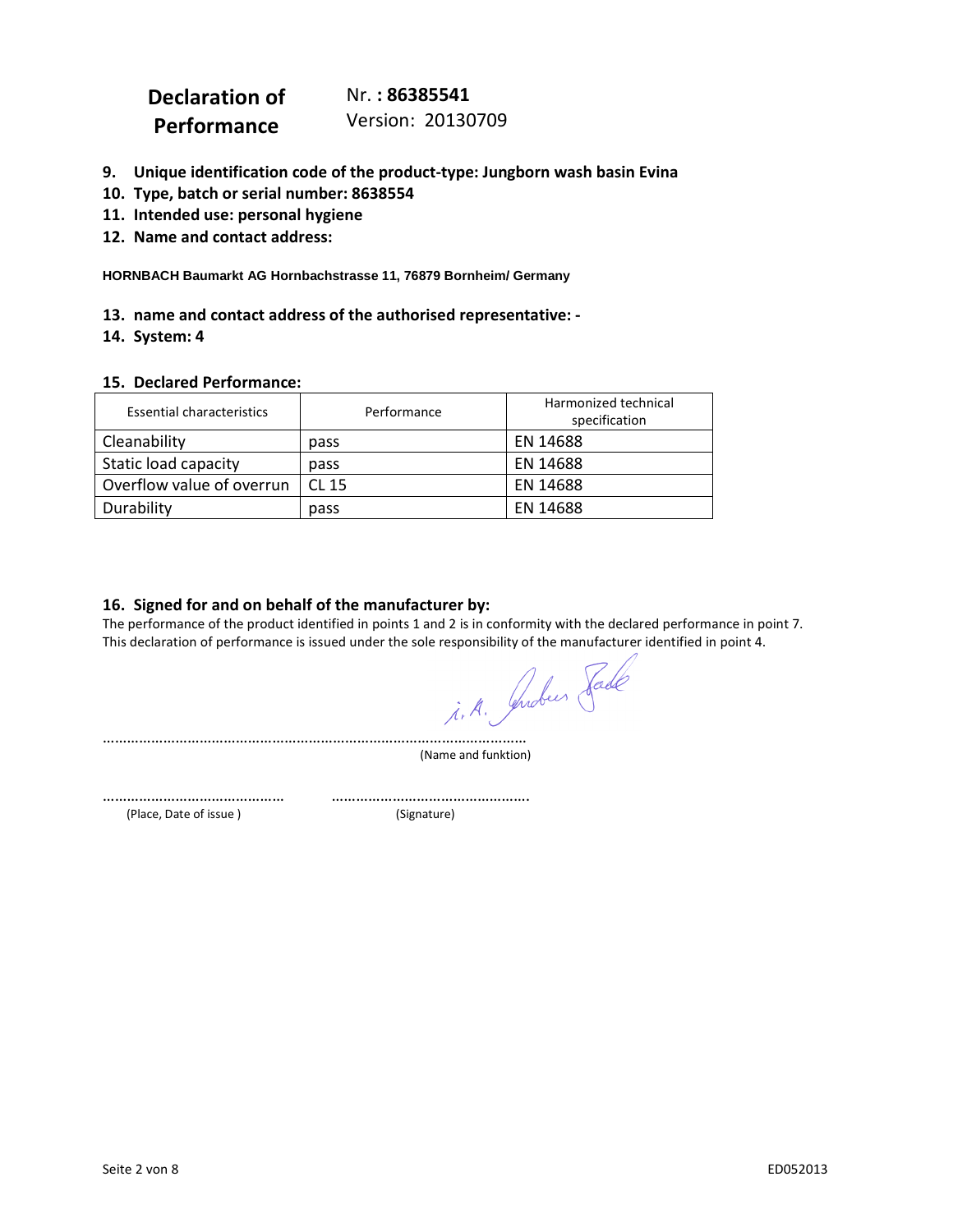# **Déclaration de performance** N° **: 86385541**  Version : 20130709

- **17. Code d'identification clair du type de produit : Lavabo Jungborn Evina**
- **18. Numéro de type, de lot ou de série : 8638554**
- **19. Utilisation prévue : Hygiène des personnes**
- **20. Nom et coordonnées :**

**HORNBACH Baumarkt AG Hornbachstrasse 11, 76879 Bornheim/ Germany**

- **21. Nom et coordonnées de l'agent : -**
- **22. Système : 4**

#### **23. Performance déclarée :**

| Caractéristiques essentielles | Performance | Spécifications techniques<br>harmonisées |
|-------------------------------|-------------|------------------------------------------|
| Nettoyabilité                 | Test réussi | EN 14688                                 |
| Résistance statique           | Test réussi | EN 14688                                 |
| Coefficient d'écoulement      | CL 15       | EN 14688                                 |
| du débordement                |             |                                          |
| Durabilité                    | Test réussi | EN 14688                                 |

### **24. Signé pour le fabricant et au nom du fabricant de :**

La performance du produit selon les numéros 1 et 2 correspond à la performance déclarée selon le numéro 7. Seul le fabricant est responsable selon le numéro 4 de l'établissement de cette déclaration de performance.

……………………………………………………………………………………………

i. A. Juden Fade

……………………………………… …………………………………………. (lieu et date d'émission) (signature)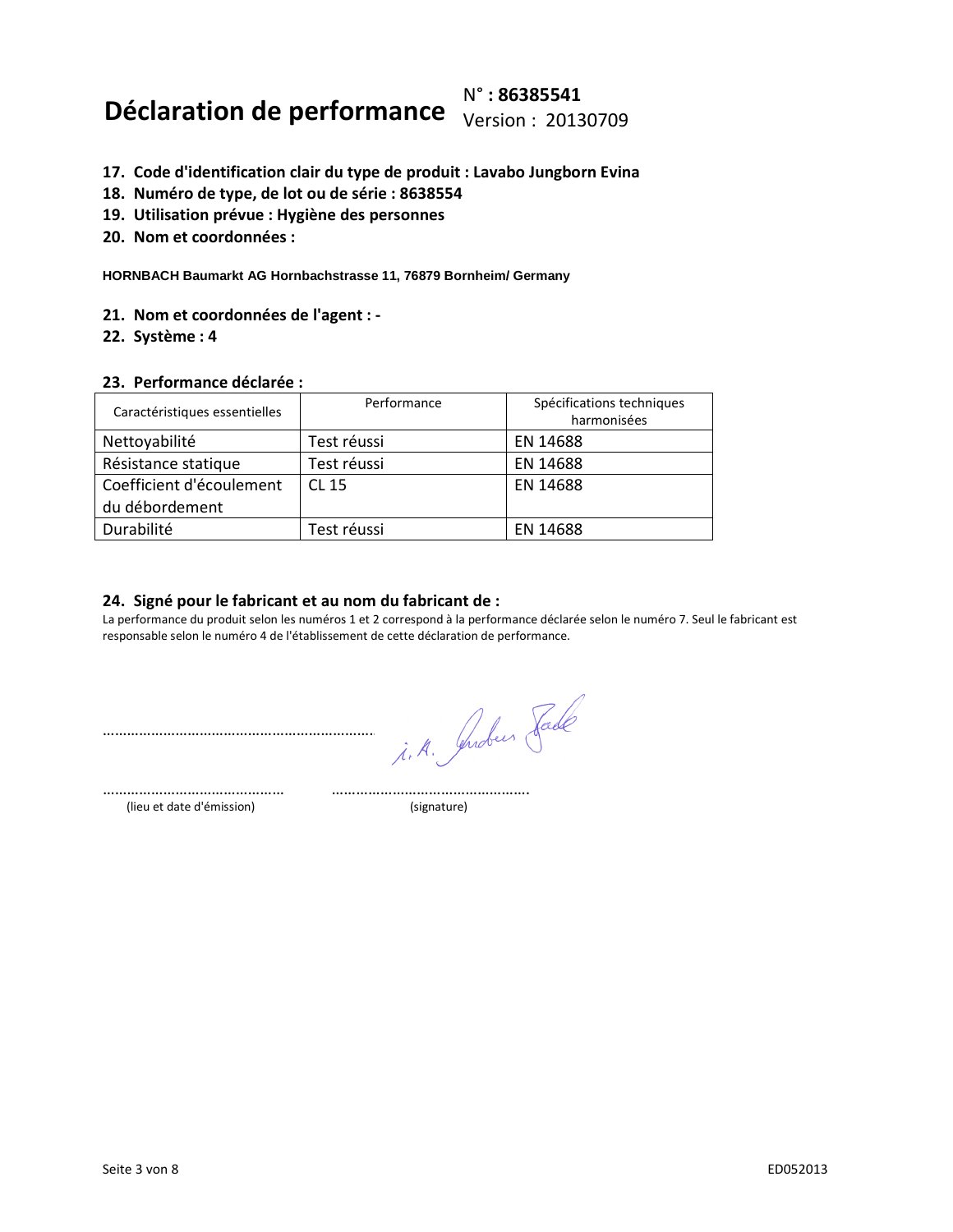## **Dichiarazione di prestazione** N. **: 86385541**  Versione: 20130709

- **25. Codice univoco del tipo di prodotto: lavabo Jungborn Evina**
- **26. Codice tipo, lotto o numero di serie: 8638554**
- **27. Scopo di utilizzo: igiene personale**
- **28. Nome e indirizzo di contatto:**

**HORNBACH Baumarkt AG Hornbachstrasse 11, 76879 Bornheim/ Germania**

**29. Nome e indirizzo di contatto del delegato: -**

**30. Sistema: 4**

#### **31. Prestazione dichiarata:**

| Caratteristiche essenziali | Prestazioni | Specifiche tecniche |
|----------------------------|-------------|---------------------|
|                            |             | armonizzate         |
| Lavabilità                 | Superata    | EN 14688            |
| Capacità di carico statico | Superata    | EN 14688            |
| Valore di deflusso del     | CL 15       | EN 14688            |
| traboccamento              |             |                     |
| Durevolezza                | Superata    | EN 14688            |

### **32. Firmato in nome e per conto del fabbricante da:**

La prestazione del prodotto conformemente ai numeri 1 e 2 corrisponde alla prestazione dichiarata conformemente al numero 7. Responsabile della redazione della presente dichiarazione è solo il fabbricante conformemente al numero 4.

…………………………………………………………………………………………… i. A. Judies Fade

……………………………………… …………………………………………. (Luogo e data dell'emissione) (Firma)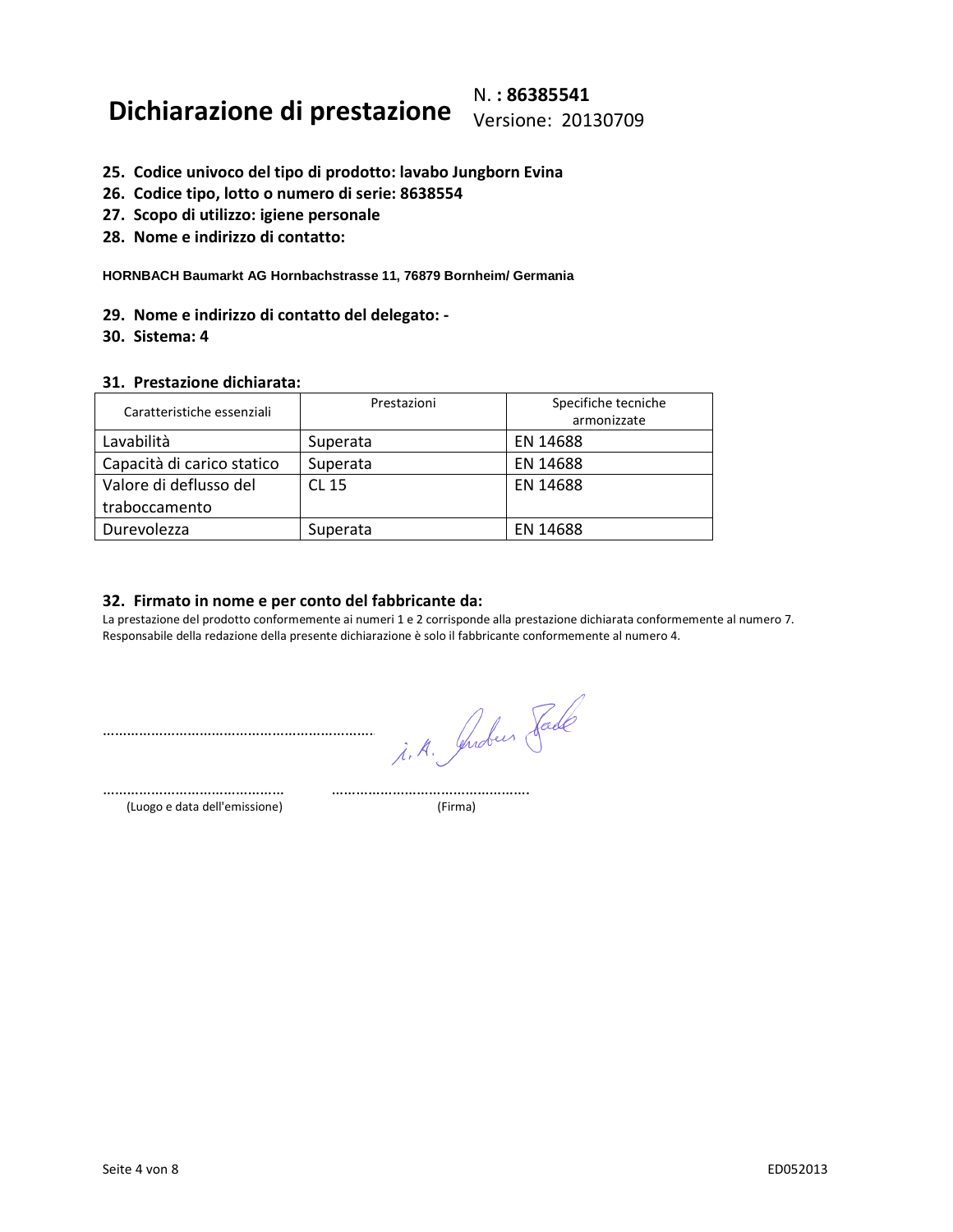# **Prestatieverklaring** Nr. **: 86385541**  Versie: 20130709

- **33. Unieke identificatiecode van het producttype: Jungborn wastafel Evina**
- **34. Type-, charge- of serienummer: 8638554**
- **35. Gebruiksdoel: Persoonlijke hygiëne**
- **36. Naam en contactadres:**

**HORNBACH Baumarkt AG Hornbachstrasse 11, 76879 Bornheim/ Germany**

- **37. Naam en contactadres van de gemachtigde: -**
- **38. Systeem: 4**

#### **39. Aangegeven prestatie:**

| Essentiële kenmerken     | Vermogen   | Geharmoniseerde technische<br>specificatie |
|--------------------------|------------|--------------------------------------------|
| Reinigbaarheid           | Aangetoond | EN 14688                                   |
| Statische belastbaarheid | Aangetoond | EN 14688                                   |
| Afvoerwaarde van de      | CL 15      | EN 14688                                   |
| overloop                 |            |                                            |
| Duurzaamheid             | Aangetoond | EN 14688                                   |

## **40. Ondertekend voor de fabrikant en namens de fabrikant door:**

……………………………………… ………………………………………….

De prestatie van het product in punt 1 en 2 komt overeen met de aangegeven prestatie in punt 7. Verantwoordelijk voor het opstellen van deze prestatieverklaring is uitsluitend de fabrikant in punt 4.

…………………………………………………………………………………………… i. A. Juden Fade

(Plaats en datum van afgifte ) .... (Handtekening)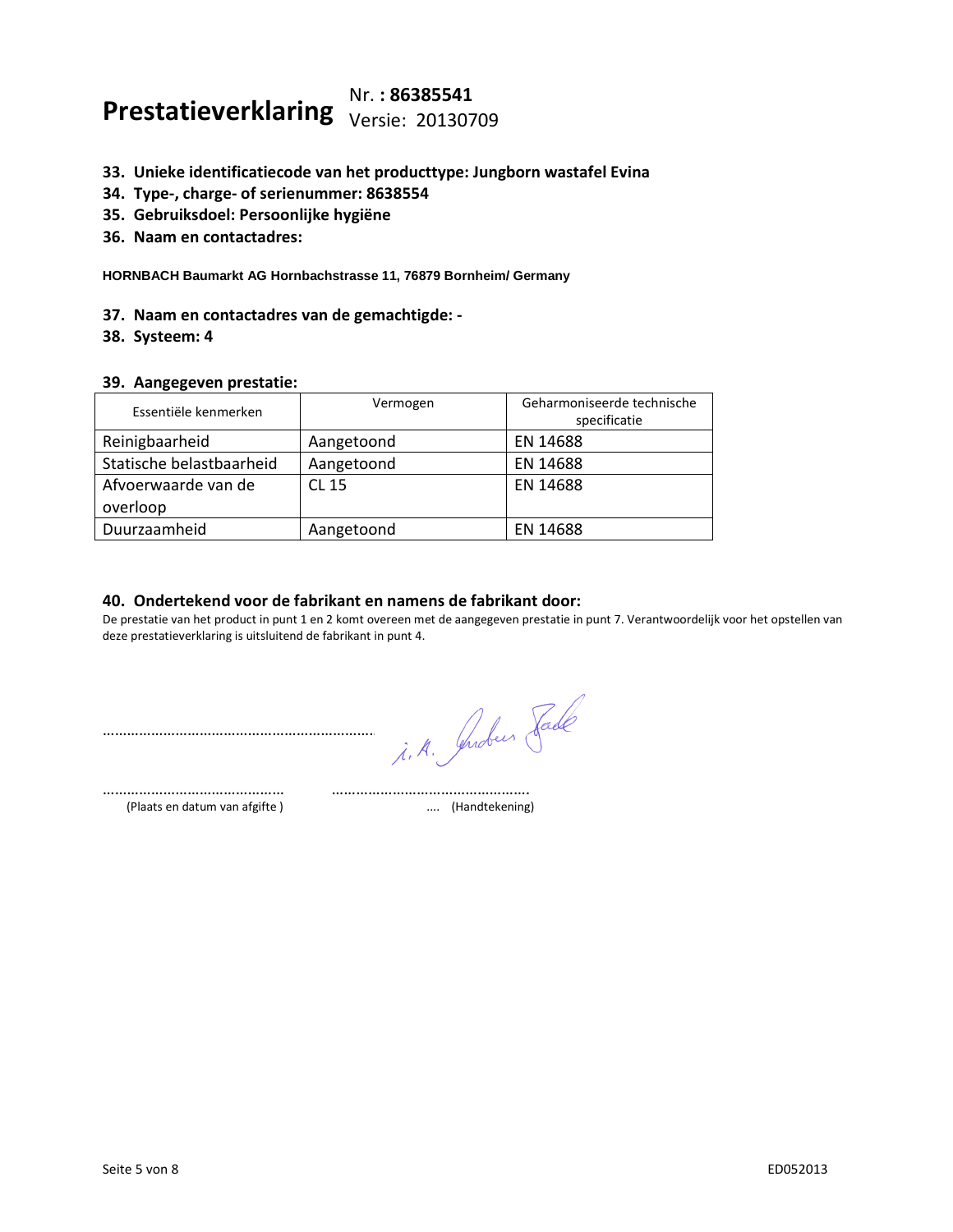## **Declaraţie de performanţă** Nr. **: 86385541**  Versiunea: 20130709

- **41. Cod unic de identificare al produsului-tip: Jungborn Lavoar Evina**
- **42. Numărul tipului, lotului sau de serie: 8638554**
- **43. Scopul utilizării: Igienă personală**
- **44. Numele şi adresa de contact:**

**HORNBACH Baumarkt AG Hornbachstrasse 11, 76879 Bornheim/ Germania**

- **45. Numele şi adresa de contact a reprezentantului autorizat: -**
- **46. Sistem: 4**

#### **47. Performanţa declarată:**

| Caracteristici esențiale           | Performanța  | Specificațiile tehnice<br>armonizate |
|------------------------------------|--------------|--------------------------------------|
| Capacitate de curățare             | corespunde   | EN 14688                             |
| Rezistență la încărcare<br>statică | corespunde   | EN 14688                             |
| Debit de scurgere prin<br>preaplin | <b>CL 15</b> | EN 14688                             |
| Durabilitate                       | corespunde   | EN 14688                             |

### **48. Semnată pentru şi în numele producătorului de către:**

Performanţa produsului conform punctelor 1 şi 2 corespunde cu performanţa declarată conform punctului 7. Responsabilitatea pentru întocmirea prezentei declaraţii de performanţă revine exclusiv producătorului conform punctului 4.

i. A. Juber Jade

……………………………………… …………………………………………. (locul si data emiterii) (semnătura)

……………………………………………………………………………………………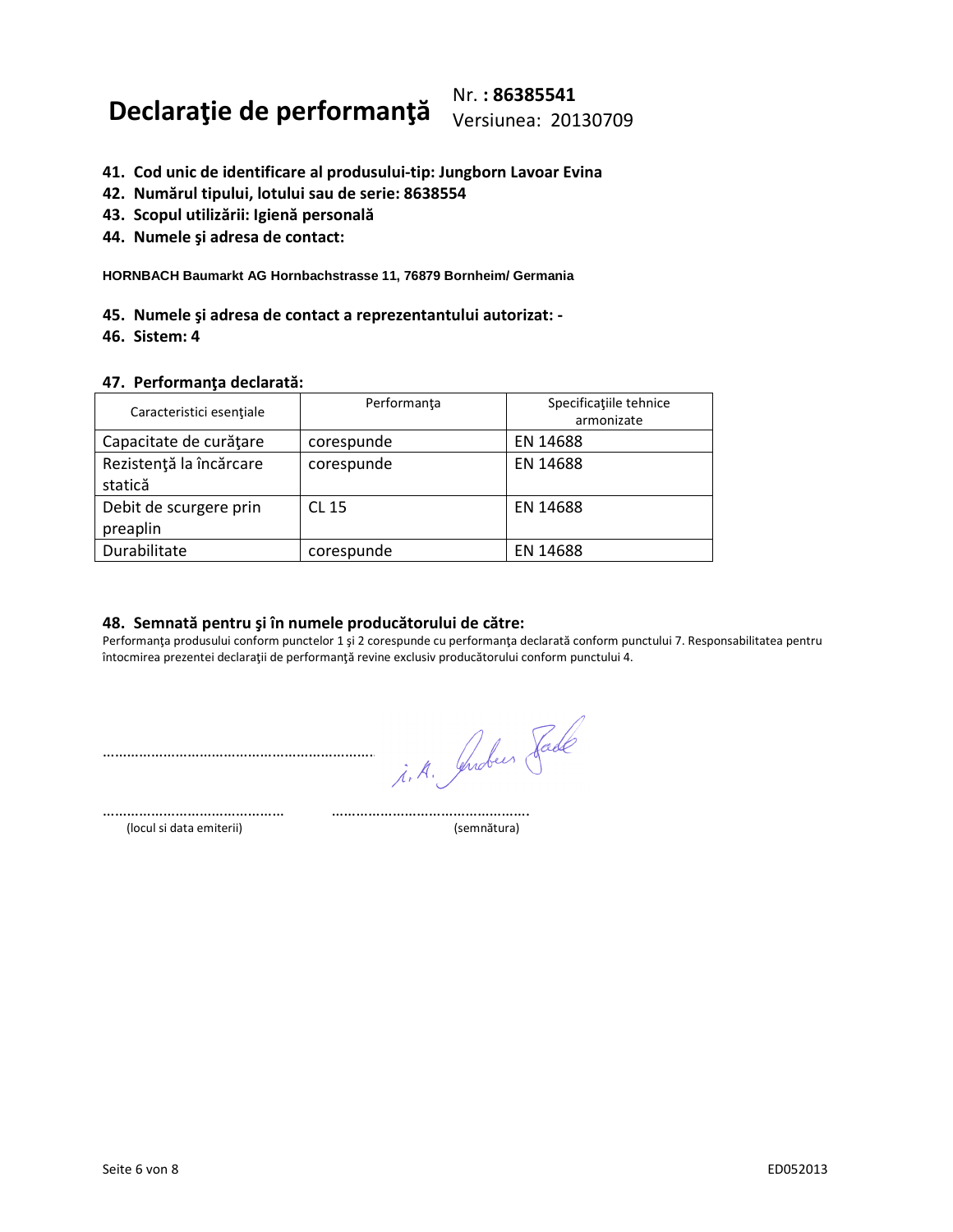# **Prestandadeklaration** Nr **: 86385541**  Version: 20130709

- **49. Unik ID-kod för produkttypen: Jungborn tvättställ Evina**
- **50. Typ-, charge- eller serienummer: 8638554**
- **51. Användningsändamål: Personlig hygien**
- **52. Namn och kontaktadress:**

**HORNBACH Baumarkt AG Hornbachstrasse 11, 76879 Bornheim / Tyskland**

- **53. Den befullmäktigades namn och kontaktadress: -**
- **54. System: 4**

#### **55. Intygad prestanda:**

| Väsentliga kännetecken     | Prestanda    | Harmoniserad teknisk<br>specifikation |
|----------------------------|--------------|---------------------------------------|
| Rengörbarhet               | Godkänd      | EN 14688                              |
| Statisk belastningsförmåga | Godkänd      | EN 14688                              |
| Flödeshastighet i          | <b>CL 15</b> | EN 14688                              |
| överströmningsventilen     |              |                                       |
| Beständighet               | Godkänd      | EN 14688                              |

### **56. Undertecknar för tillverkaren och tillverkarens namn:**

Produktens prestanda enligt nummer 1 och 2 motsvarar intygad prestanda enligt nummer 7. Tillverkaren är ensam ansvarig för sammanställningen av denna prestandadeklaration enligt nummer 4.

……………………………………………………………………………………………

i. A. Juden Fade

……………………………………… …………………………………………. (ort och datum för intyget ) (underskrift)